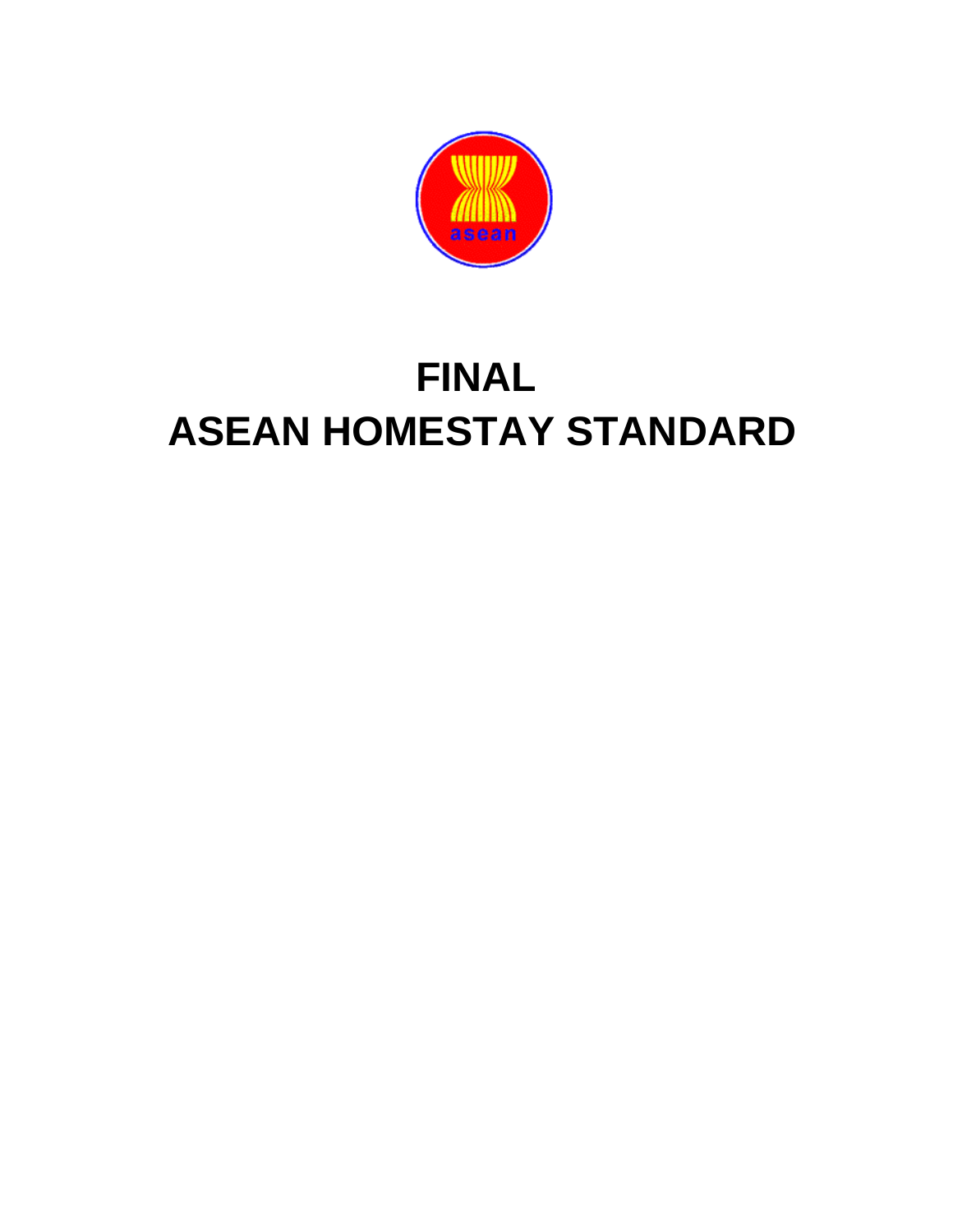# **INDEX**

2

| 1. | <b>Foreword</b>              |                                        | 5              |  |
|----|------------------------------|----------------------------------------|----------------|--|
| 2. |                              | <b>Introduction</b>                    | 6              |  |
| 3. | <b>Scope</b>                 |                                        | $\overline{7}$ |  |
| 4. | <b>Terms and Definitions</b> |                                        |                |  |
|    | 4.1                          | Attraction                             | 8              |  |
|    |                              | 4.2 Authenticity                       | 8              |  |
|    |                              | 4.3 Basic First Aid                    | 8              |  |
|    |                              | 4.4 Biodiversity                       | 8              |  |
|    | 4.5                          | <b>Booking</b>                         | 8              |  |
|    | 4.6                          | <b>Code of Conduct</b>                 | 8              |  |
|    | 4.7                          | <b>Communal Activity</b>               | 8              |  |
|    | 4.8                          | <b>Community Centre/Area</b>           | 8              |  |
|    | 4.9                          | <b>Communication Equipment</b>         | 8              |  |
|    | 4.10                         | <b>Community to Community Training</b> | 8              |  |
|    | 4.11                         | Culture                                | 9              |  |
|    |                              | 4.12 Database                          | 9              |  |
|    |                              | 4.13 Emergency Rescue                  | 9              |  |
|    |                              | 4.14 Environmentally Friendly          | 9              |  |
|    | 4.15                         | <b>Familiarisation Trip</b>            | 9              |  |
|    | 4.16                         | Guest                                  | 9              |  |
|    |                              | 4.17 Hands on Approach Training        | 9              |  |
|    | 4.18                         | Homestay                               | 9              |  |
|    | 4.19                         | <b>Homestay Provider</b>               | 9              |  |
|    | 4.20                         | Host                                   | 9              |  |
|    | 4.21                         | <b>Interpretation Skill</b>            | 9              |  |
|    | 4.22                         | Management                             | 10             |  |
|    | 4.23                         | Manual                                 | 10             |  |
|    | 4.24                         | Micro Enterprise                       | 10             |  |
|    | 4.25                         | Nature                                 | 10             |  |
|    | 4.26                         | Package                                | 10             |  |
|    | 4.27                         | <b>Reservation System</b>              | 10             |  |
|    | 4.28                         | Social Media Network                   | 10             |  |
|    | 4.29                         | <b>Target Market</b>                   | 10             |  |
|    | 4.30                         | Unique Selling Proposition (USP)       | 10             |  |
|    | 4.31                         | Village                                | 10             |  |

- 
- 

## **4. Terms and Definitions**

**Pages**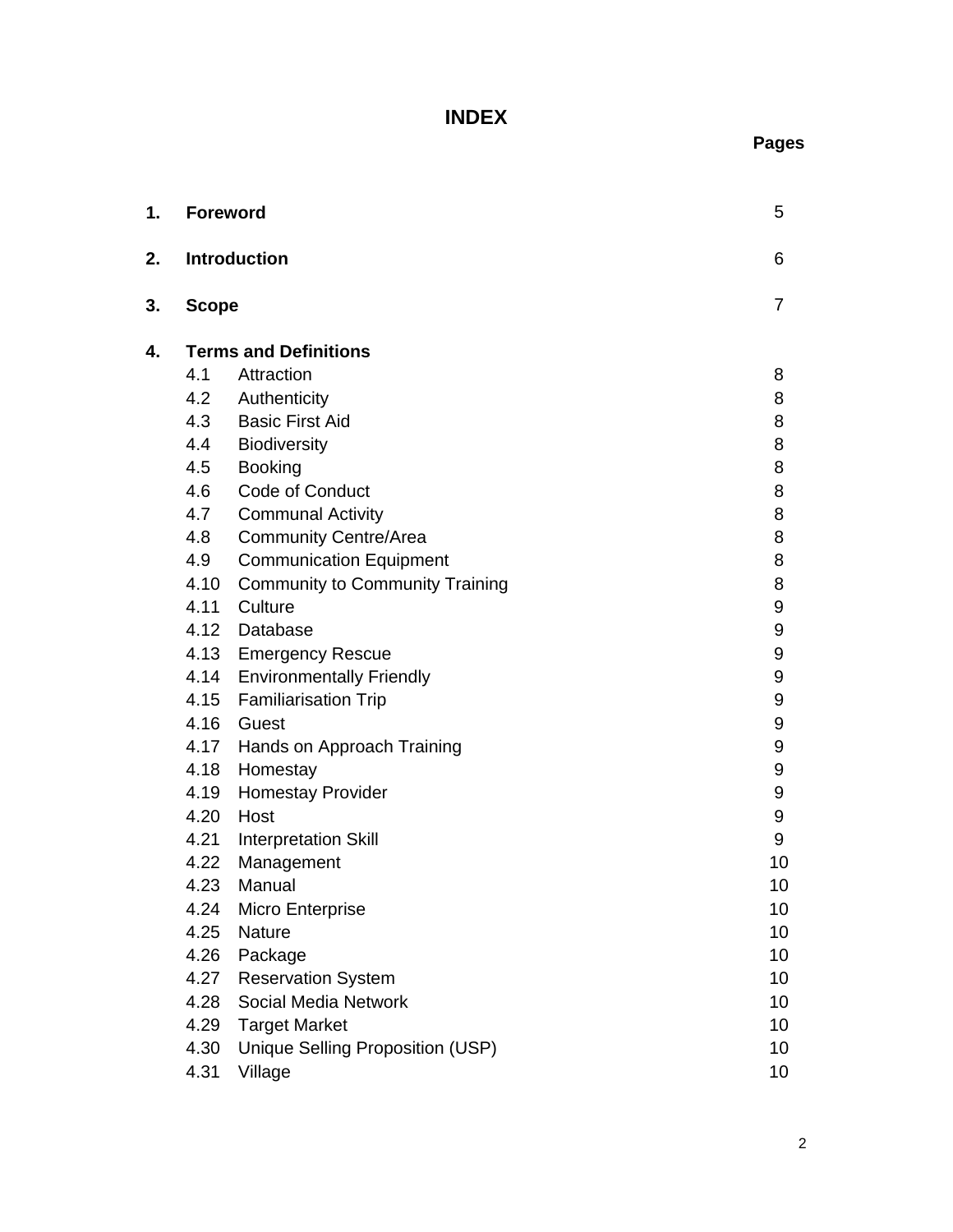# **ASEAN Homestay Standard - Criteria**

| 1  | <b>Host</b>                    |                                                   |                 |  |  |
|----|--------------------------------|---------------------------------------------------|-----------------|--|--|
|    | 1.1                            | The Village and Community                         | 11              |  |  |
|    | 1.2                            | <b>Homestay Provider</b>                          | 11              |  |  |
| 2. | <b>Accommodation</b>           |                                                   |                 |  |  |
|    | 2.1                            | The House                                         | 12 <sub>2</sub> |  |  |
|    |                                | 2.2 The Bedroom                                   | 12 <sub>2</sub> |  |  |
|    |                                | 2.3 The Toilet/Bathroom                           | 12              |  |  |
| 3. | <b>Activities</b>              |                                                   |                 |  |  |
|    | 3.1                            | Village and Community Based Activities            | 13              |  |  |
|    | 3.2                            | <b>Surrounding Activities</b>                     | 13              |  |  |
|    | 3.3                            | Authenticity                                      | 13              |  |  |
| 4. | <b>Management</b>              |                                                   |                 |  |  |
|    | 4.1                            | Leadership                                        | 14              |  |  |
|    | 4.2                            | Organisation                                      | 14              |  |  |
|    |                                | 4.3 Database                                      | 14              |  |  |
|    |                                | 4.4 Capacity Building and Training                | 14              |  |  |
|    | 4.5                            | Collaboration                                     | 15              |  |  |
| 5. | Location                       |                                                   |                 |  |  |
|    | 5.1                            | Accessibility                                     | 15              |  |  |
| 6. | <b>Hygiene and Cleanliness</b> |                                                   |                 |  |  |
|    | 6.1                            | House (Kitchen, Bedroom and Toilet)               | 16              |  |  |
|    | 6.2                            | <b>Surrounding Compound</b>                       | 16              |  |  |
|    | 6.3                            | <b>Food Preparation</b>                           | 16              |  |  |
| 7. | <b>Safety and Security</b>     |                                                   |                 |  |  |
|    | 7.1                            | <b>Safety Training</b>                            | 17              |  |  |
|    | 7.2                            | <b>Safety Features for Facilities /Activities</b> | 17              |  |  |
|    | 7.3                            | <b>Briefing on Safety Aspects</b>                 | 17              |  |  |
|    | 7.4                            | <b>Emergency Rescue and Evacuation</b>            | 17              |  |  |
| 8. | <b>Marketing and Promotion</b> |                                                   |                 |  |  |
|    | 8.1                            | <b>Promotion Activities</b>                       | 18              |  |  |
|    | 8.2                            | Partnership with Tour Operators                   | 18              |  |  |
|    | 8.3                            | Web Marketing                                     | 18              |  |  |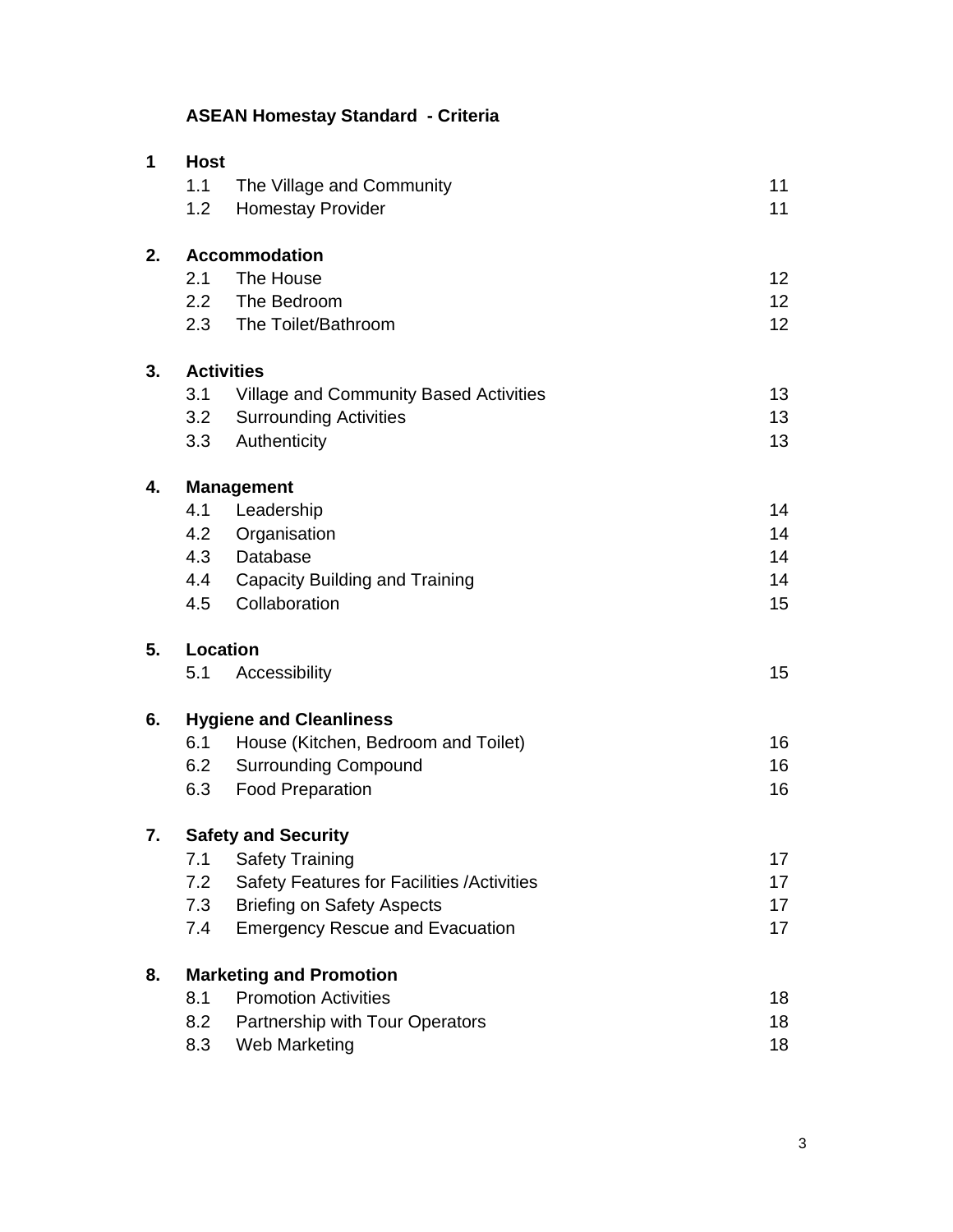# **9. Sustainability Principles**

- 9.1 Economic Sustainability<br>
9.2 Environmental Sustainability<br>
19
	- 9.2 Environmental Sustainability<br>
	9.3 Sociocultural Sustainability<br>
	20
	- Sociocultural Sustainability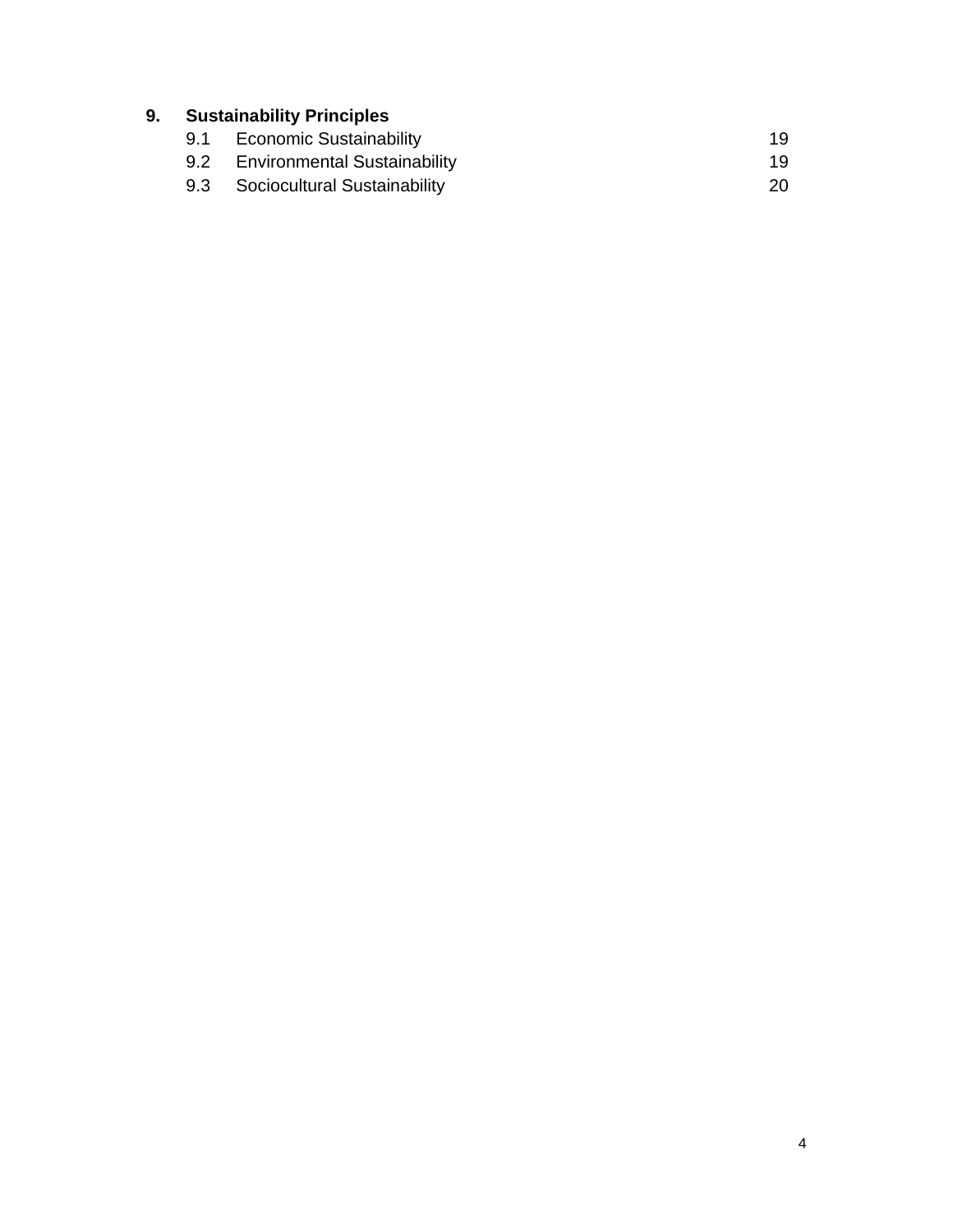### **1 Foreword**

The objective of this standard is to develop a comprehensive homestay standard that can be adapted by ASEAN Member States as recommended in the ASEAN Tourism Strategic Plan (ATSP): 2011 – 2015 to create quality visitor experience by showcasing their rural resources in a presentable, safe, and attractive manner. The establishment of the standard shall increase the quality of services, facilities and human capital in ASEAN homestay programmes by providing a more organised path to a professional level of management, taking into consideration the needs, capability and cultural diversity of all ASEAN member states.

In developing the standard, existing homestay standards and guidelines used by all ASEAN member states were analysed, where common grounds and gaps were identified. The resulting standard will focus on nine criteria, namely host, accommodation, activities, management, location, hygiene & cleanliness, safety & security, marketing and sustainability principles.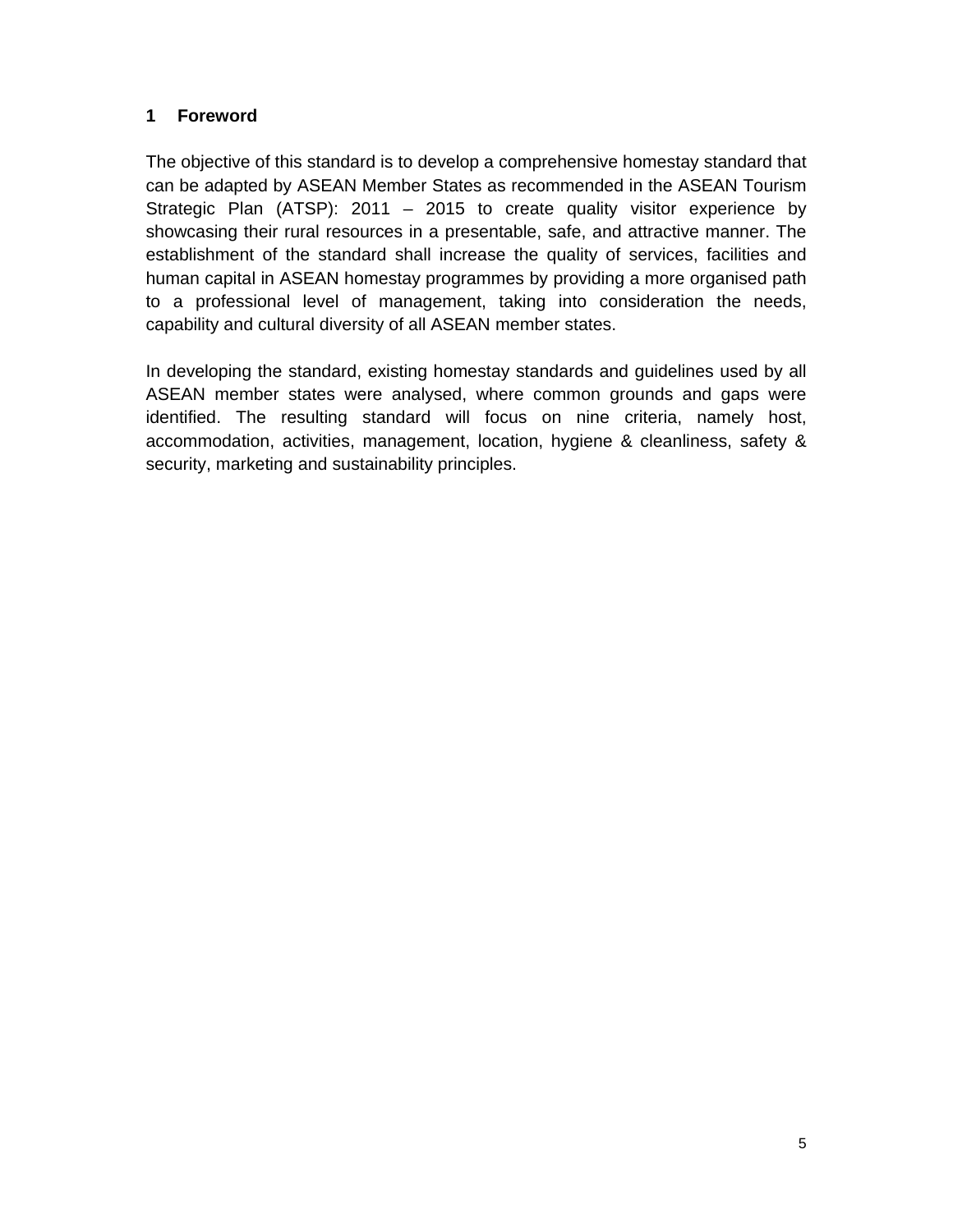### **2 Introduction**

All over the ASEAN region, the homestay programme is a form of alternative tourism in which tourists are given the opportunity to experience the way of life in a typical village with local community. The experiential nature of this form of tourism is becoming increasingly popular with foreign tourists. In contrast to mass tourism, the homestay programme should preferably be low scale, low density, flexible and spontaneous. More importantly it should be owned and operated by the local communities so that the economic benefits go directly to them.

As a form of Community Based Tourism, the homestay concept is currently well accepted as a rural development tool in many ASEAN countries. The homestay programme can enhance local quality of life through generation of income, support local culture, arts and crafts business, encourages restoration of local and historic sites, and foster nature conservation efforts through community education.

With many of the world's international tourists looking to ASEAN countries for rural tourism, a more systematic development of homestay will be crucial in creating a 'new brand' of tourist experience, showcasing the rural way of life, offering an affordable form of holiday that contains a high degree of cultural and educational elements. The selling point of the homestay programme is not the physical entity of the village but more towards the total village experience, where the community and communal activities are strong influential factors.

The success of the homestay programme in the ASEAN region is highly dependent on a strong understanding of the basic requirements of a quality visitor experience from a homestay perspective. Therefore the establishment of ASEAN Homestay standard is necessary, providing an opportunity to standardize a base level understanding of what a homestay is and to establish a minimum standard across all ASEAN member states. The standard also facilitates a coordinated approach, encouraging partnership with the relevant stakeholders, creating a positive environment while revitalizing the rural economy as well as poverty reduction.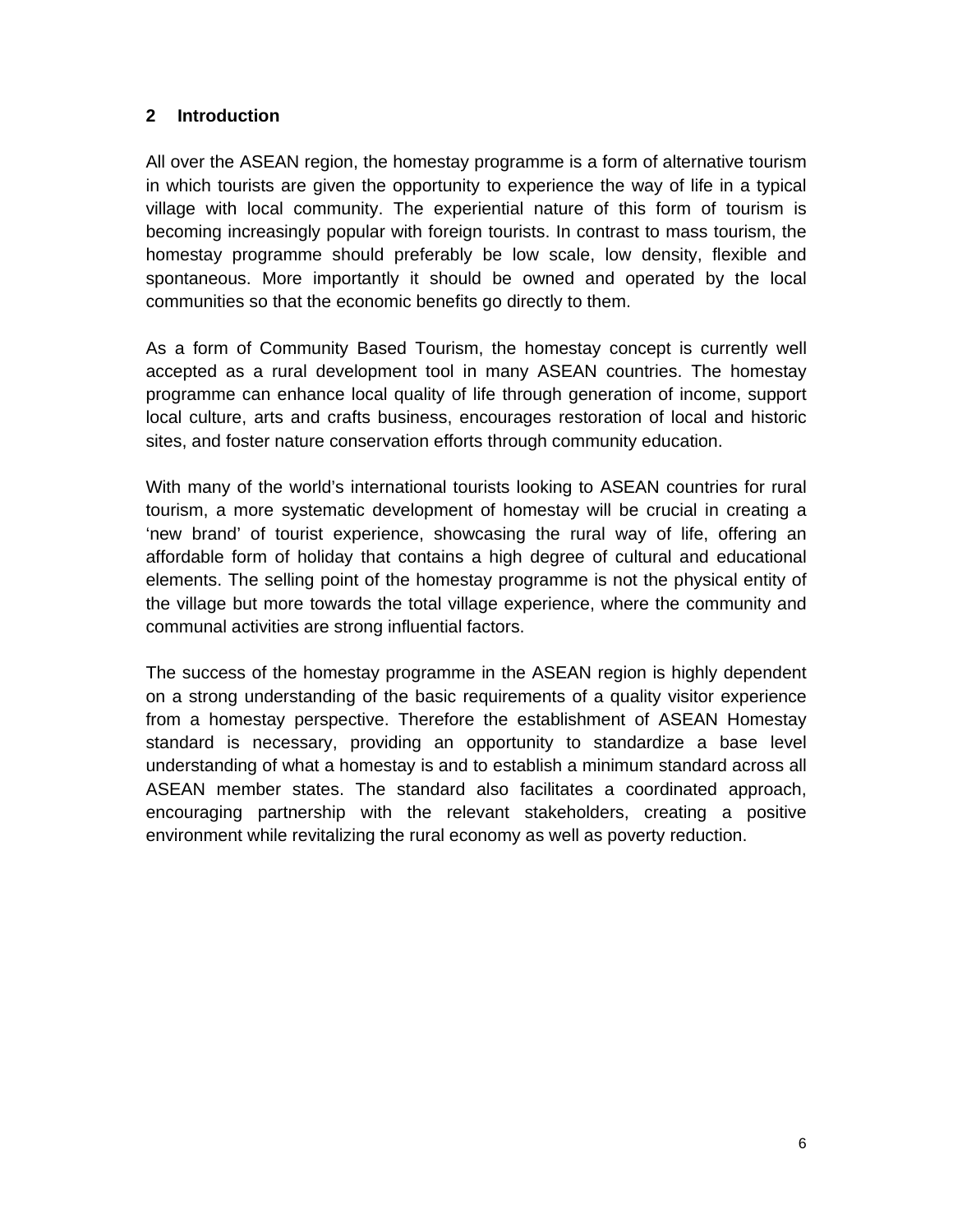### **3 Scope**

The standard focuses on the homestay, where guests will stay with the host's family and experience the everyday way of life of the family and community in both a direct and indirect manner. The standard also focuses on the following essential criteria such as host, accommodation, activities, authenticity, management, location, safety and security, marketing and sustainability principles.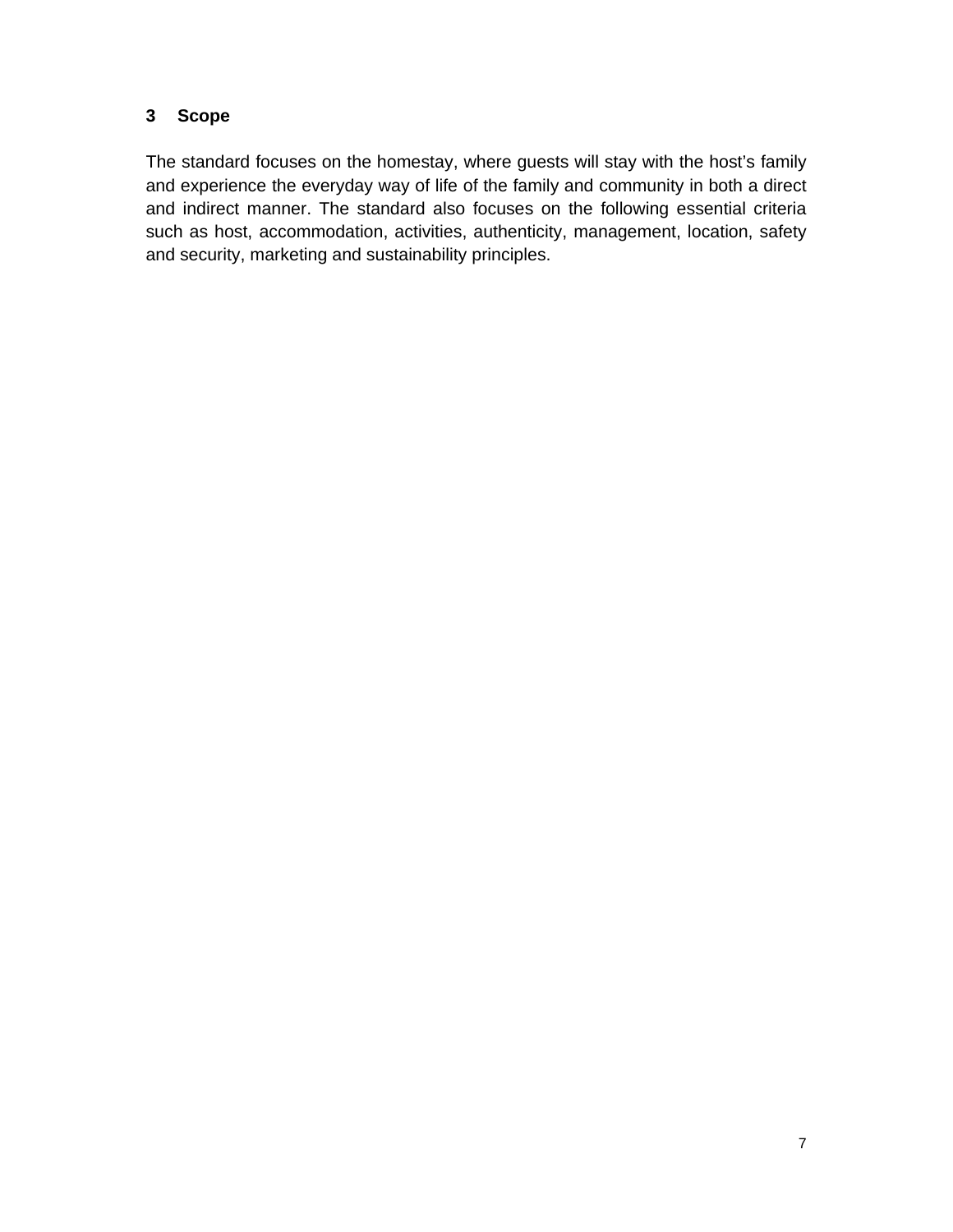#### **4 Terms and Definitions**

The terms and definitions applied in the ASEAN Homestay Standards are as follows:

#### **4.1 Attraction**

A place of interest and pleasure where guests visit, typically for its inherent or exhibited values especially of cultural and historical significance such as historic sites, performing arts institutions, handicraft centres, local industries and natural areas.

#### **4.2 Authenticity**

Genuine, original, unadulterated or the real thing in order to give real experience to the guests especially related to local culture and nature.

#### **4.3 Basic First Aid**

The basic of emergency care and treatment of an injured or ill guest before professional medical care is available.

#### **4.4 Biodiversity**

The existence of a wide variety of plant and animal species in their natural environment.

#### **4.5 Booking**

Making a reservation for homestay services via the appropriate communication medium, such as the internet, fax, phone etc.

#### **4.6 Code of Conduct**

A set of rules outlining the responsibilities or proper practices for guests and homestay provider/host. Also known as the dos and don'ts, to instil the appropriate behaviour of guests suitable for the particular environment.

#### **4.7 Communal Activity**

Activity emphasizing social cohesion, where villagers get together and conduct activities such as cleaning the village and preparation before an event.

#### **4.8 Community Centre/Area**

A place where locals and guests meet with each other. It can be in the form of gathering, a place for cultural performance or a venue to conduct activities.

#### **4.9 Communication Equipment**

Tool or equipment used for disseminating information between sender and receiver such as mobile telephones, *hand held radio*, GPS etc.

#### **4.10 Community to Community Training**

Training programme conducted mainly through visiting successful homestay, learning through case studies and best practise. Also able to cultivate mentormentee relationship between established homestays and new entrants.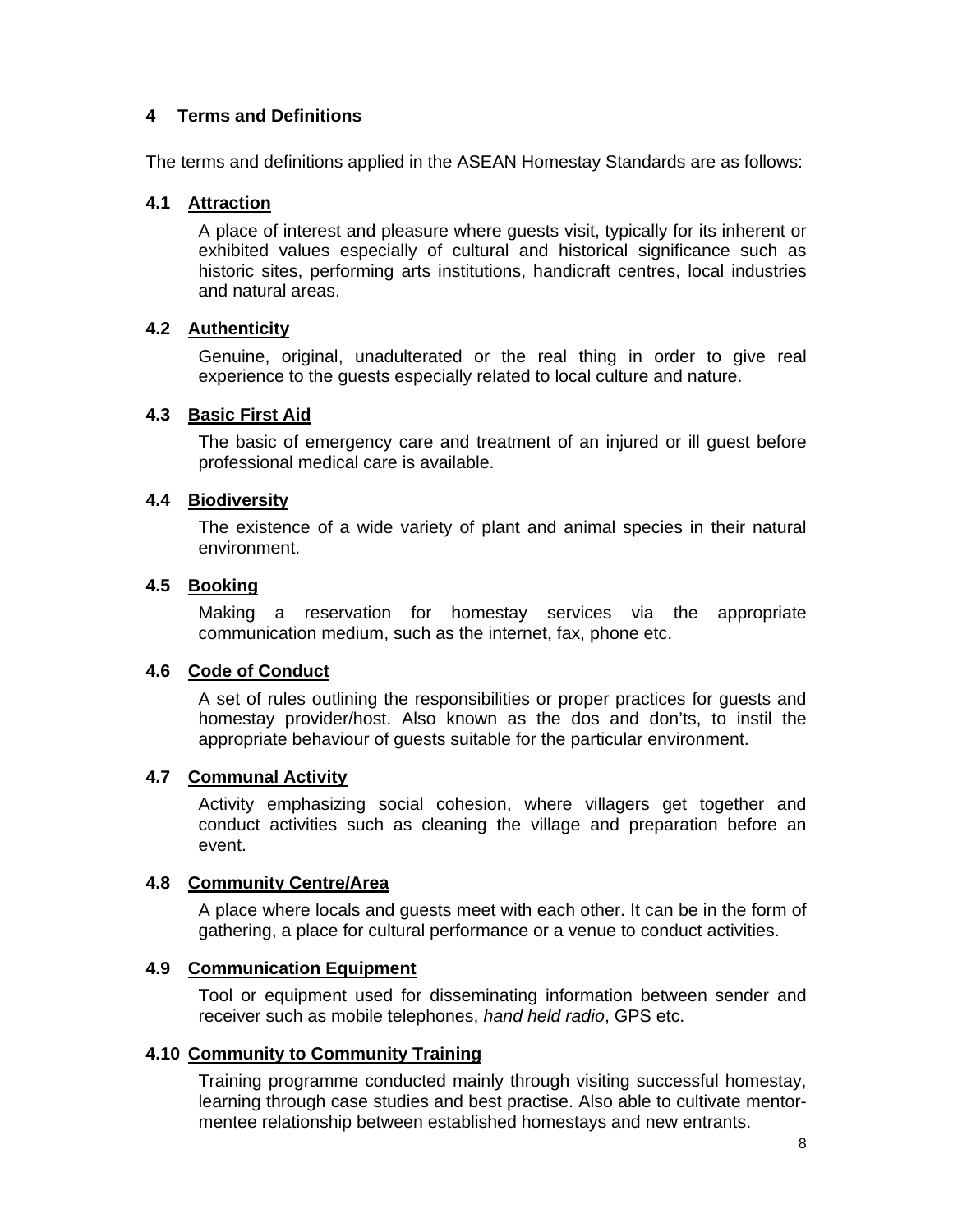#### **4.11 Culture**

Habits, traditions, local practise and beliefs of a society.

#### **4.12 Database**

Systematic collection, organization and classification of information.

#### **4.13 Emergency Rescue**

A situation or occurrence that happens unexpectedly and demands immediate action for the victim to be evacuated/removed from the area.

#### **4.14 Environmentally Friendly**

Also related to eco-friendly, nature friendly, and green, refer to goods and services, laws, guidelines and policies claimed to inflict minimal or no harm to the environment and local community.

#### **4.15 Familiarisation Trip**

Organize trips for travel agents, tour operators, tour wholesalers, media or other members of the travel trade for the purpose of educating and "familiarizing" them with tourism destinations. By seeing the destinations themselves, the travel trade is better prepared to answer customer questions and promote travel to the location. Also known "FAM Trip".

#### **4.16 Guest**

A person staying in a homestay, usually participating in community and village based activities.

#### **4.17 Hands on Approach Training**

Learning which emphasized the practical aspect, looking at the real situation on the ground rather than theory or class room approach.

#### **4.18 Homestay**

An alternative tourism where tourists will stay with the host's family in the same house and will experience the everyday way of life of the family and the local community.

#### **4.19 Homestay Provider**

Local family that offer their house as a homestay.

#### **4.20 Host**

A person/community that represents the homestay and provide services/hospitality to homestay guests.

#### **4.21 Interpretation Skill**

A complex task that combine several abilities beyond language competency in order to deliver an effective presentation in a given setting.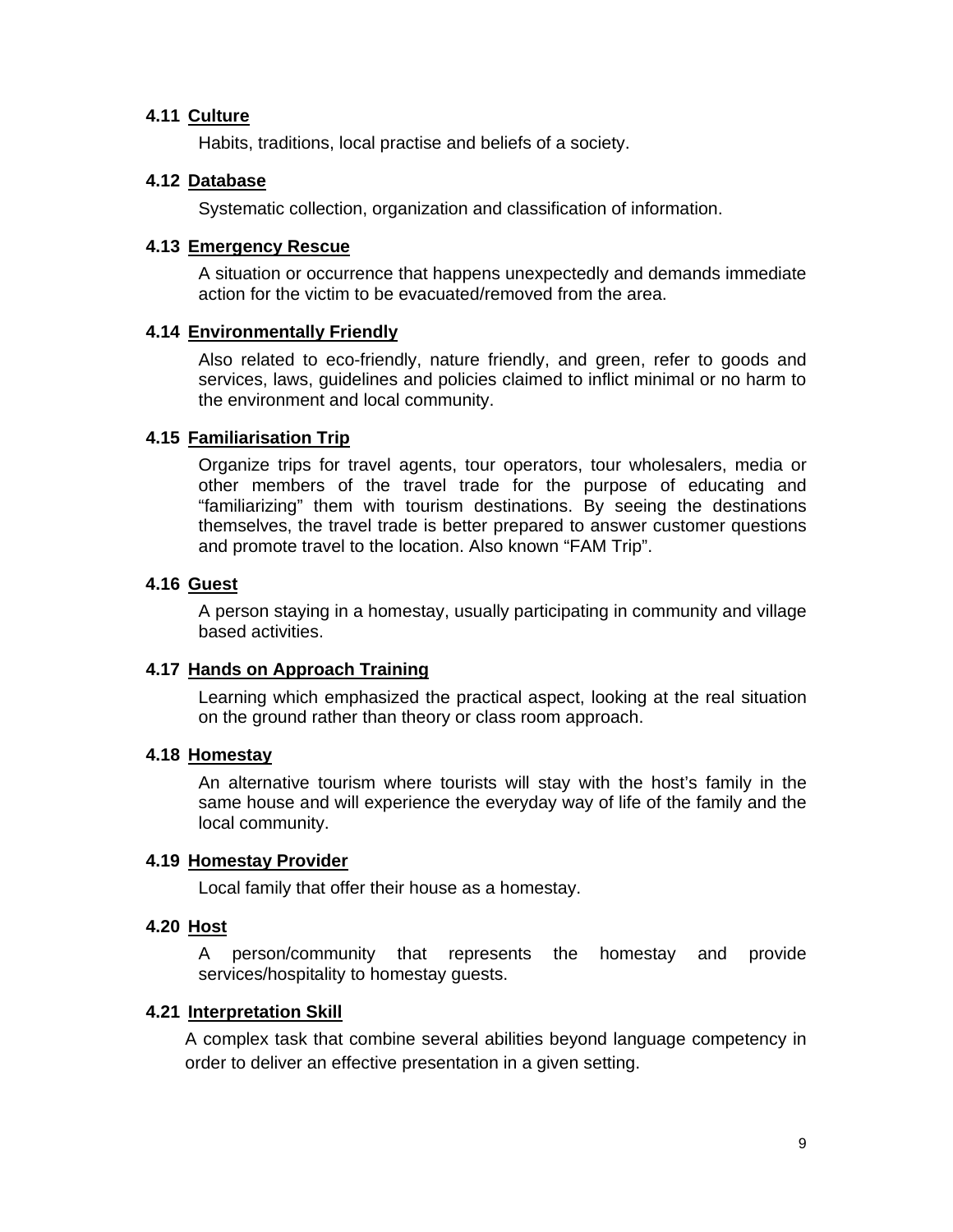#### **4.22 Management**

The process of managing that involves the people in charge of running a committee or an organization such as planning, organizing, staffing, leading, and controlling to achieve the organization objectives.

#### **4.23 Manual**

Comprehensive and step-by-step guide to a particular topic, that also serves as a reference book. It details out what is required, explains how to put the presented information into practice, and instructs how to solve problems as they occur.

#### **4.24 Micro Enterprise**

Locally owned enterprises producing goods and services utilizing village based resources.

#### **4.25 Nature**

Natural resources such as forests, rivers, caves, mountains, etc.

#### **4.26 Package**

A fixed price product that makes it easy for guest to buy and enjoy the activities of the homestay. The packages usually offer a mixture of components like transportation, accommodation, meals, activities and sightseeing.

#### **4.27 Reservation System**

System that allows access to booking reservations for homestay packages and services such as online booking or through phone.

#### **4.28 Social Media Network**

Social networking websites that allow registered users i.e. homestay providers/ homestay management to create profiles, upload photos and video of their homestay, send message and keep in touch with guests, colleagues and business associates.

#### **4.29 Target Market**

A specific group of visitors in which marketing communications are directed to.

#### **4.30 Unique Selling Proposition (USP)**

The main attraction or uniqueness of the homestay, a main pull factor in attracting guests.

#### **4.31 Village**

A rural area where the people live as a community, unique with its own cultural and natural resources.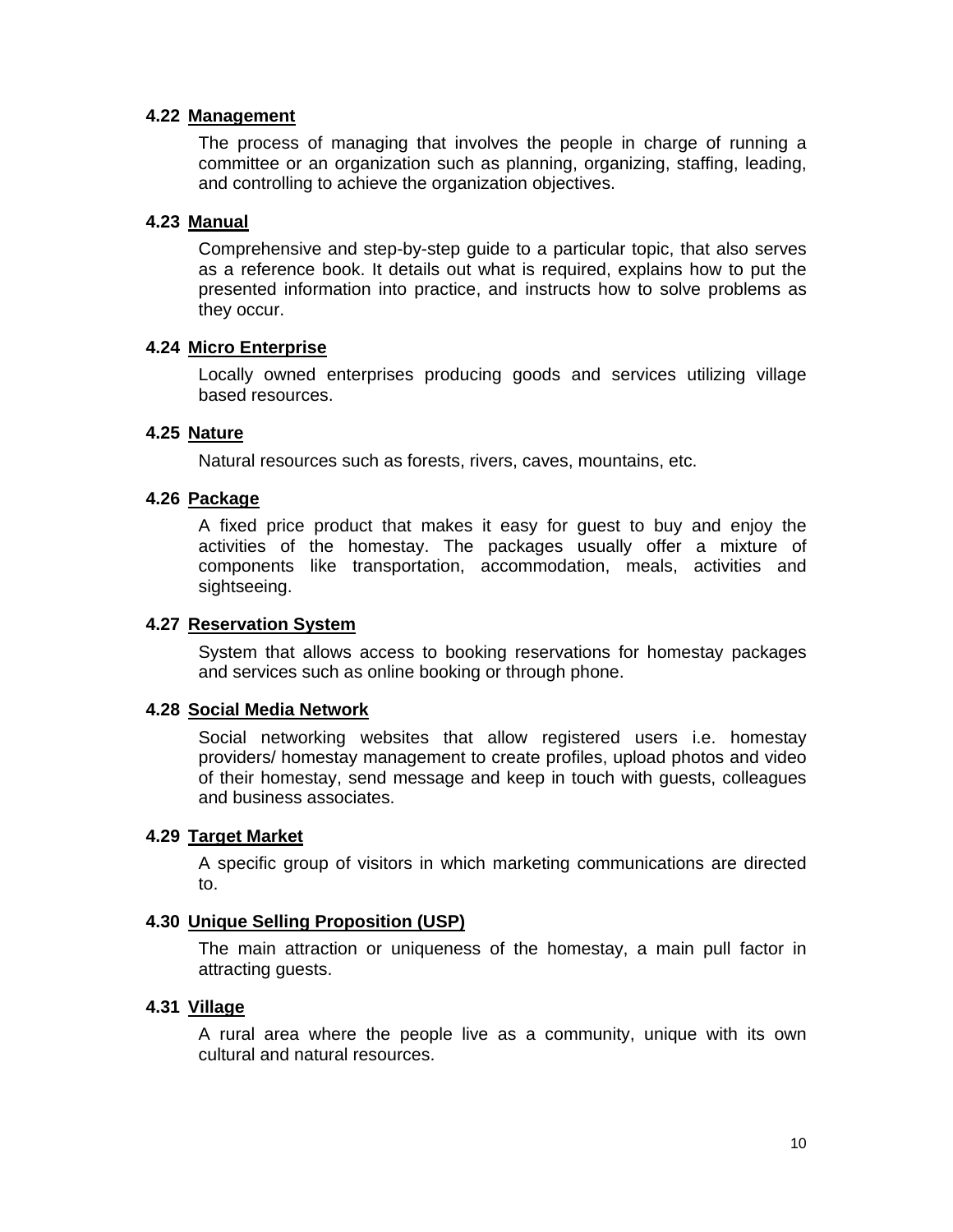#### **ASEAN Homestay Standard - Criteria**

#### **1 Host**

#### **1.1 The Village and Community**

- 1.1.1 There shall be a minimum number of 5 registered homestay providers within the village to reflect community involvement and cohesion.
- 1.1.2 The homestay shall be located close to nature-based and cultural tourism attractions in the surrounding areas.
- 1.1.3 Priority shall be given to villages with a proven track record in organisation and beautification such as past winners of best village and best landscaping competitions.
- 1.1.4 There shall be a community centre/area to be used as a base for the homestay operation and activities such as for welcoming ceremony, cultural performance, etc.

#### **1.2 Homestay Provider**

- 1.2.1 The homestay provider shall be free of criminal record.
- 1.2.2 The homestay provider shall be in good general health and not inflicted with communicable diseases.
- 1.2.3 A basic homestay course shall be formulated, attended and completed by each and every registered homestay provider.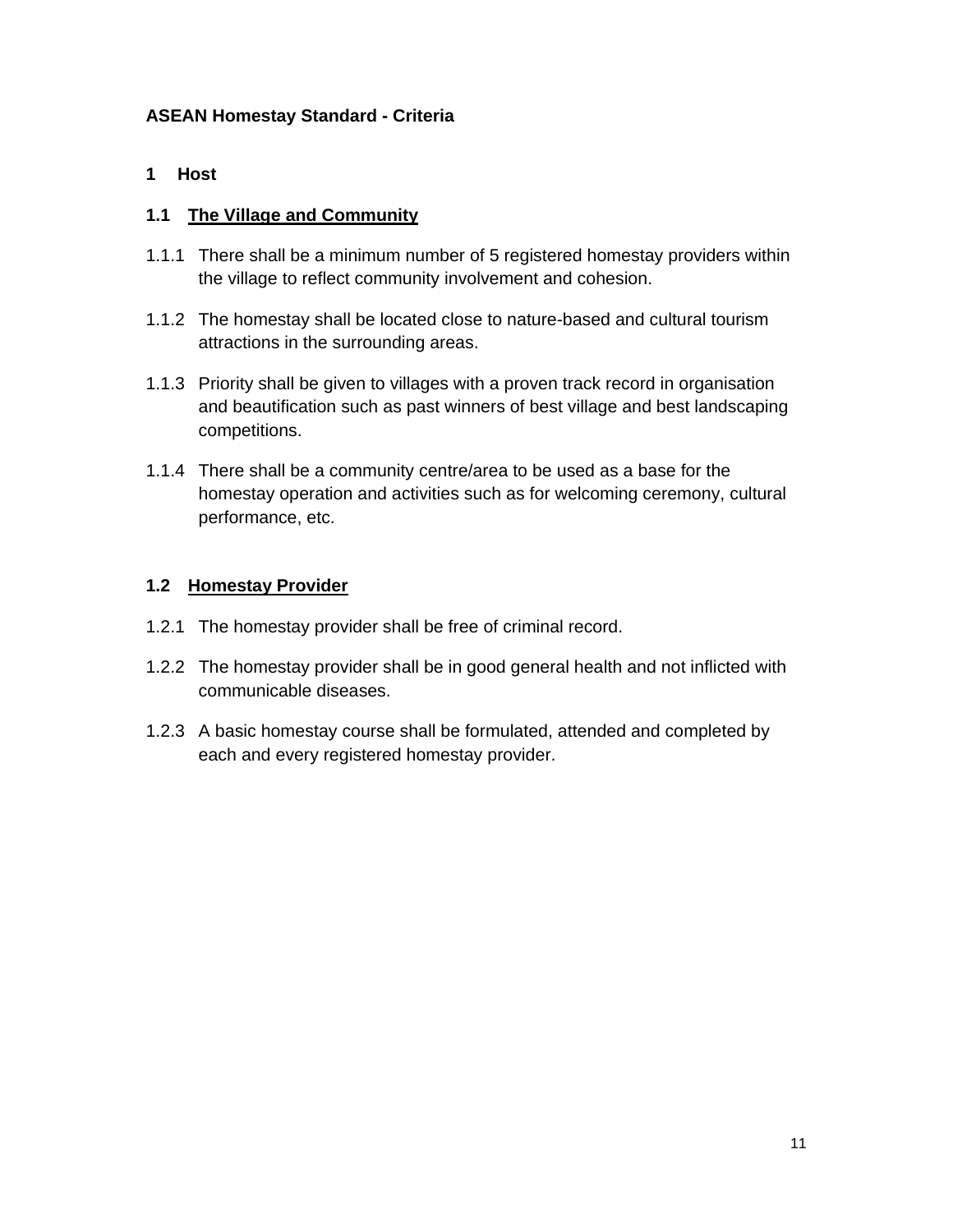#### **2 Accommodation**

#### **2.1 The House**

- 2.1.1 The structure of the house shall be in good, stable and safe condition such as roof, walls, doors, floor, etc.
- 2.1.2 The design and building materials shall reflect the vernacular architecture and local identity.
- 2.1.3 The homestay provider shall provide a guest bedroom(s) that is separated from the other bedrooms in the house.
- 2.1.4 There shall be a minimum of one (1) bathroom/toilet for the guest either inside the guest room or inside the house.
- 2.1.5 It is recommended that the house shall have electricity supply.
- 2.1.6 The house shall have adequate and clean water supply made available at all times inside the house.

#### **2.2 The Bedroom**

- 2.2.1 Provide basic amenities and furnishing in the guest bedroom(s) such as fan, desk, mini cupboard, mirror, electric socket, mosquito net or coil etc.
- 2.2.2 A maximum of four of the total number of bedrooms in the house, which are not being used by any member of the homestay provider/host shall be allocated to homestay guests
- 2.2.3 Provide standard and appropriate type of beds such as single beds and double beds with comfortable mattresses and pillows.
- 2.2.4 If necessary, windows should be fitted with a mesh frame to keep out mosquitoes and other insects.
- 2.2.5 Bed linen shall be changed as needed; and following the departure of each guest, a fresh set of clean bed linen shall be provided to the next guest.

#### **2.3 The Toilet/Bathroom**

- 2.3.1 Provide either sitting or squatting type of toilet inside or outside close to the house.
- 2.3.2 Provide basic toilet and bathroom facilities including doors with locks in all toilets and bathrooms
- 2.3.3 Adequate and clean water shall be provided at all times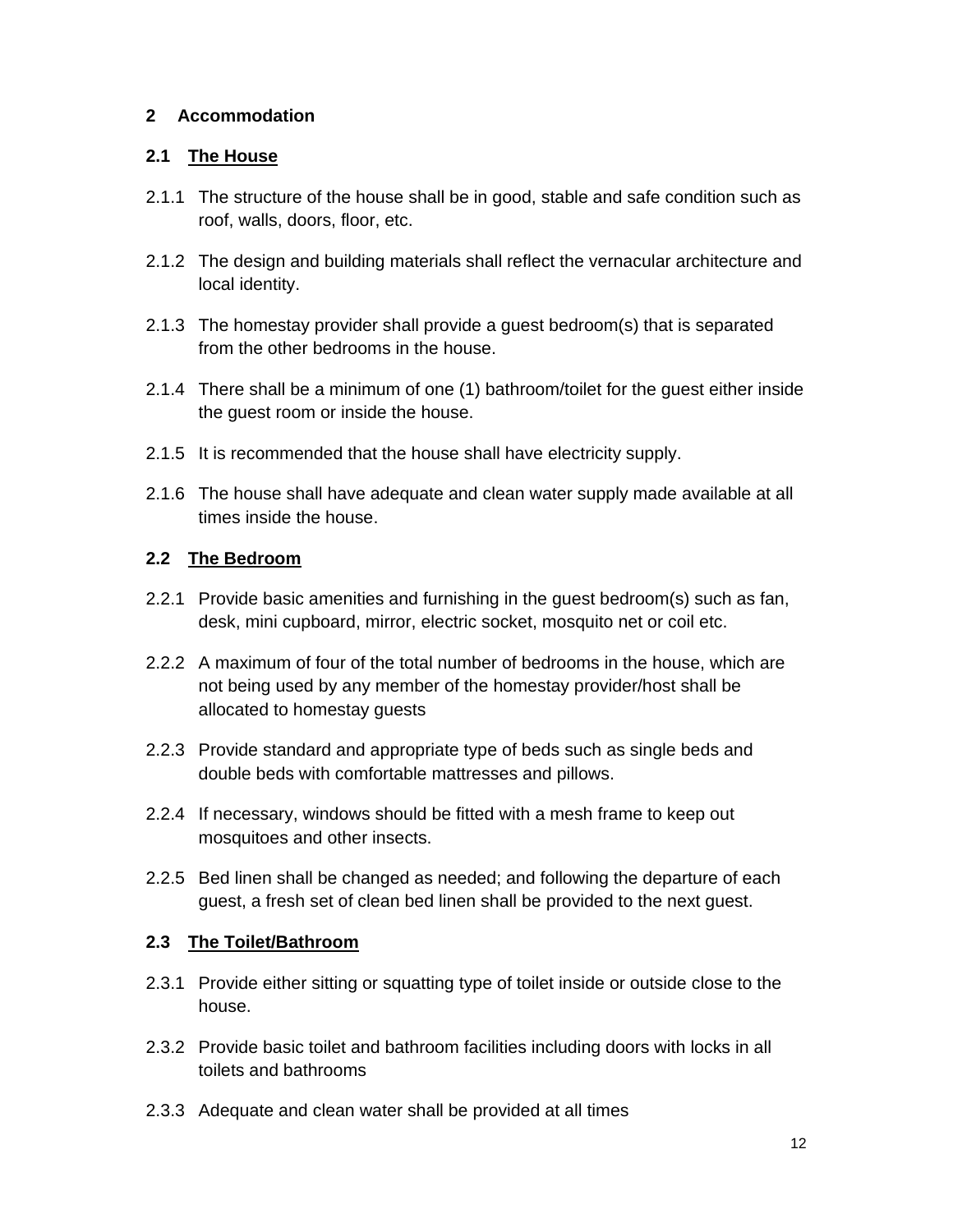#### **3 Activities**

#### **3.1 Village and Community Based Activities**

- 3.1.1 The village and community based activities shall optimise and showcase the local resources such as the following:
	- 3.1.1.1 Local culture and heritage
	- 3.1.1.2 Local enterprises (Micro enterprises, farms, local industries, handicrafts).
	- 3.1.1.3 Natural resources (forests, rivers, caves, lakes, etc.)
- 3.1.2 The design and implementation of the activities shall encourage the interactive participation between local community and guests.

#### **3.2 Surrounding Activities**

- 3.2.1 Visits to popular tourist attractions in the surrounding areas shall be integrated into the homestay package/itinerary with the homestay functioning as a base.
- 3.2.2 Collaborate with other villages in the adjacent/surrounding areas to add variation to the activities as well as create multiplier effects.

#### **3.3 Authenticity**

- 3.3.1 The homestay community shall retain its identity, values, and culture, to portray a distinct and authentic experience.
- 3.3.2 Preserve and involve guests in communal activities to showcase the community spirit and social cohesion.
- 3.3.3 Preserve local handcrafts and showcase local performing arts by establishing cultural groups and associations.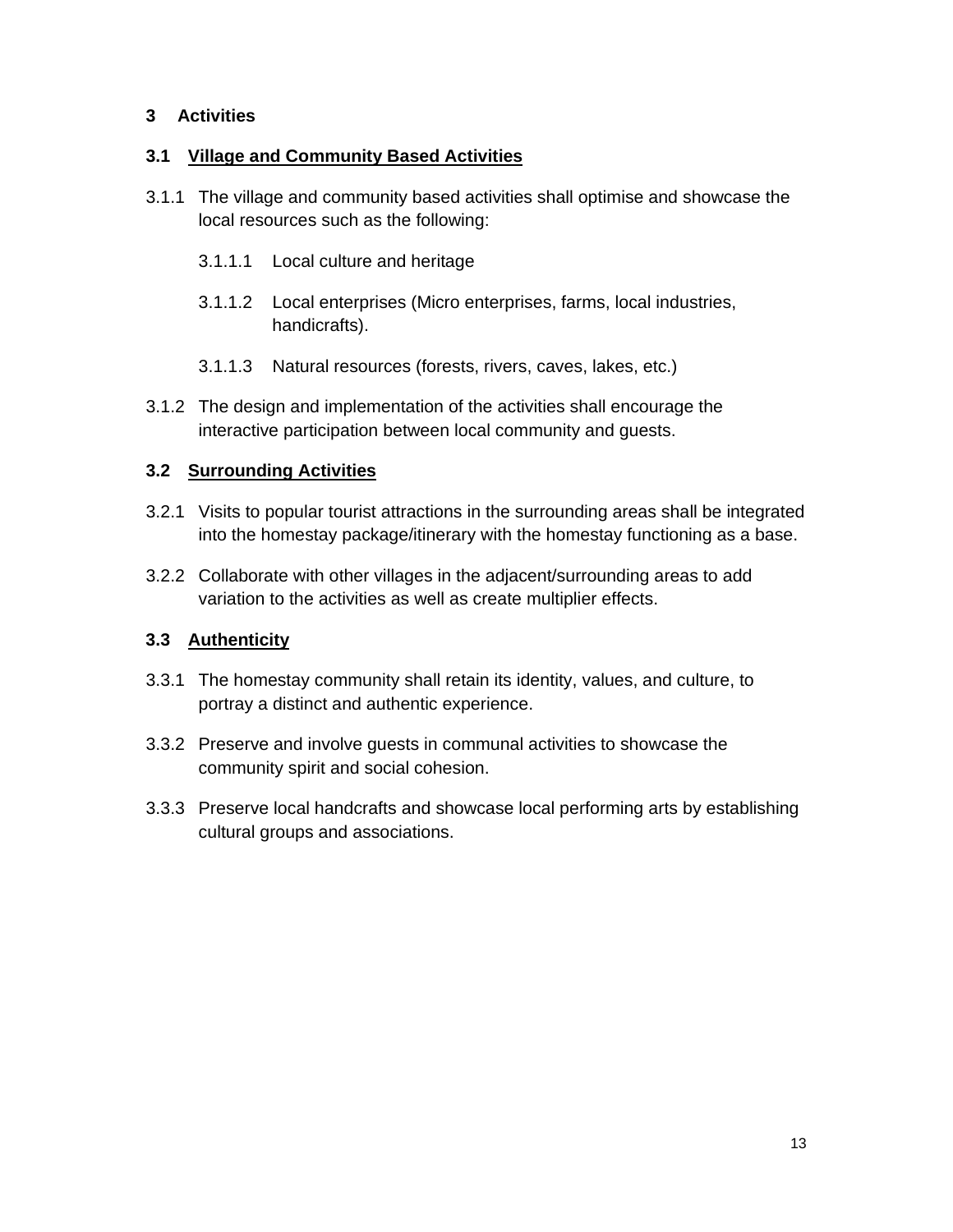#### **4 Management**

#### **4.1 Leadership**

4.1.1 The homestay organisation shall be led by a local champion with strong leadership qualities and respected by the local community e.g. head of village.

#### **4.2 Organisation**

- 4.2.1 The homestay organisation shall have a systematic structure with clear roles, responsibilities and line of communication.
- 4.2.2 The organisation shall facilitate the empowerment of the local women and youths.
- 4.2.3 The village management shall give the blessing for the setting up of a homestay organisation that is operated in a commercial manner but answerable to the former.

### **4.3 Database**

- 4.3.1 Homestay Operator Database
	- 4.3.1.1 Establish a database of the homestay operators containing information such as home address, number of family members and any special talent, knowledge or skills.

#### 4.3.2 Guest Database

- 4.3.2.1 Create a reservation and registration system to keep record of guest arrivals, country of origin and length of stay, etc.
- 4.3.2.2 The guest database shall also record comments, complaints, and suggestions from guests.
- 4.3.3 Product Database
	- 4.3.3.1 Carry out and update an inventory of existing tourism resources within the village and in the adjacent/surrounding areas.

#### **4.4 Capacity Building and Training**

- 4.4.1 The homestay organisation shall produce simple manuals and guidelines covering the following aspects:
	- 4.4.1.1 Welcoming and guest handling
	- 4.4.1.2 Registration, billing and payment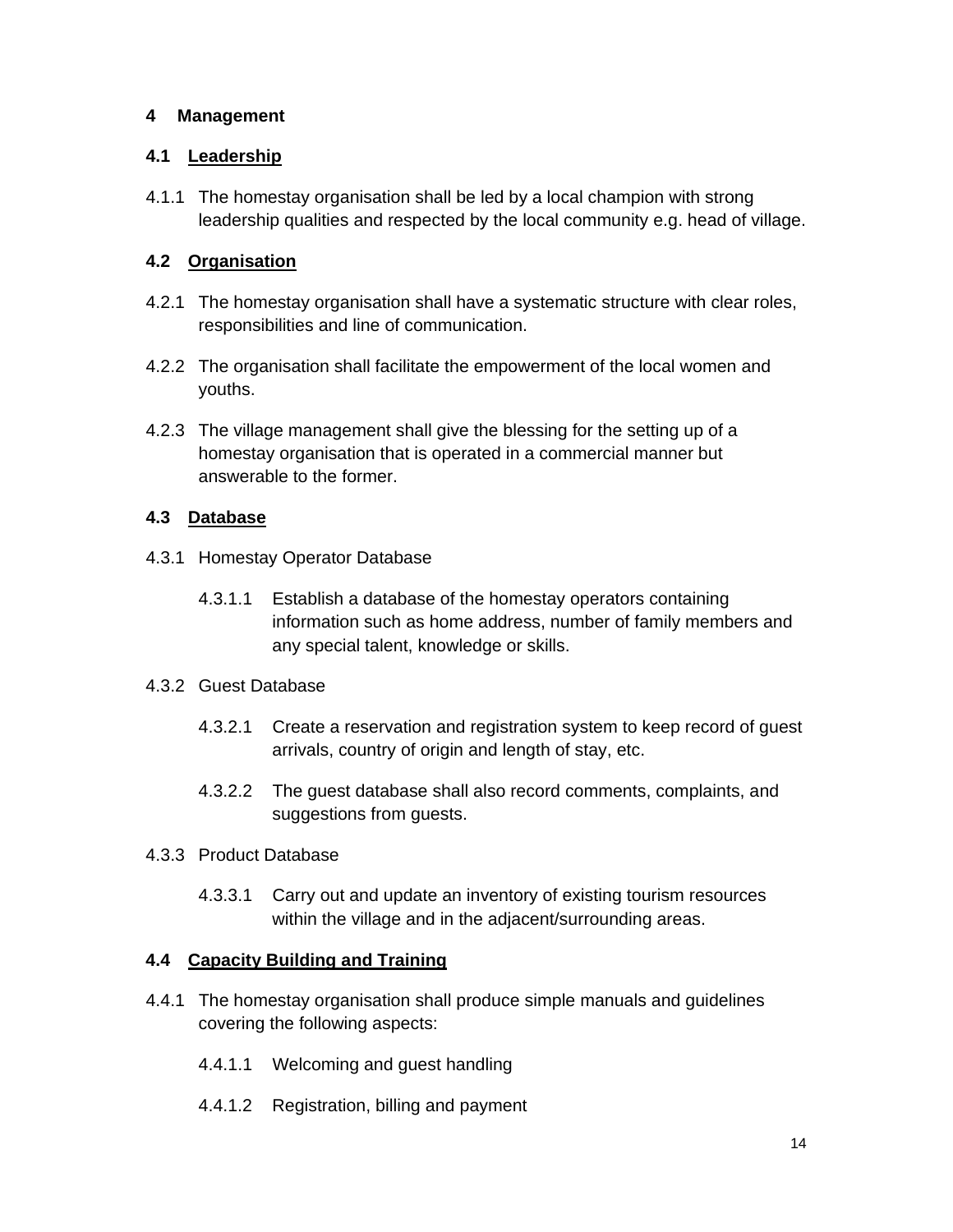- 4.4.1.3 Hygiene and cleanliness
- 4.4.1.4 Communication skills
- 4.4.1.5 Planning, organising and handling of activities
- 4.4.1.6 Marketing and promotion
- 4.4.1.7 Storytelling and interpretation skills
- 4.4.2 The training programmes and modules shall emphasise 'hands on approach' and 'community to community training'.

#### **4.5 Collaboration**

- 4.5.1 The homestay organisation shall establish smart partnerships with:
	- 4.5.1.1 Other homestays and private agencies especially tour operators and hoteliers to develop packages and enhance promotional activities.
	- 4.5.1.2 Public agencies such as international, national and state tourism organisations to seek assistance in terms of training, funding, marketing and promotion and other technical advice.
	- 4.5.1.3 Non-Governmental Organisations (NGOs) to develop joint programmes in environmental conservation and cultural preservation.
	- 4.5.1.4 Universities and institutions of higher learning to seek assistance in training and technical advice.

#### **5 Location**

#### **5.1 Accessibility**

- 5.1.1 The location of the homestay is accessible to any mode of transportation.
- 5.1.2 Clear signage shall be provided to guide guests to the homestay.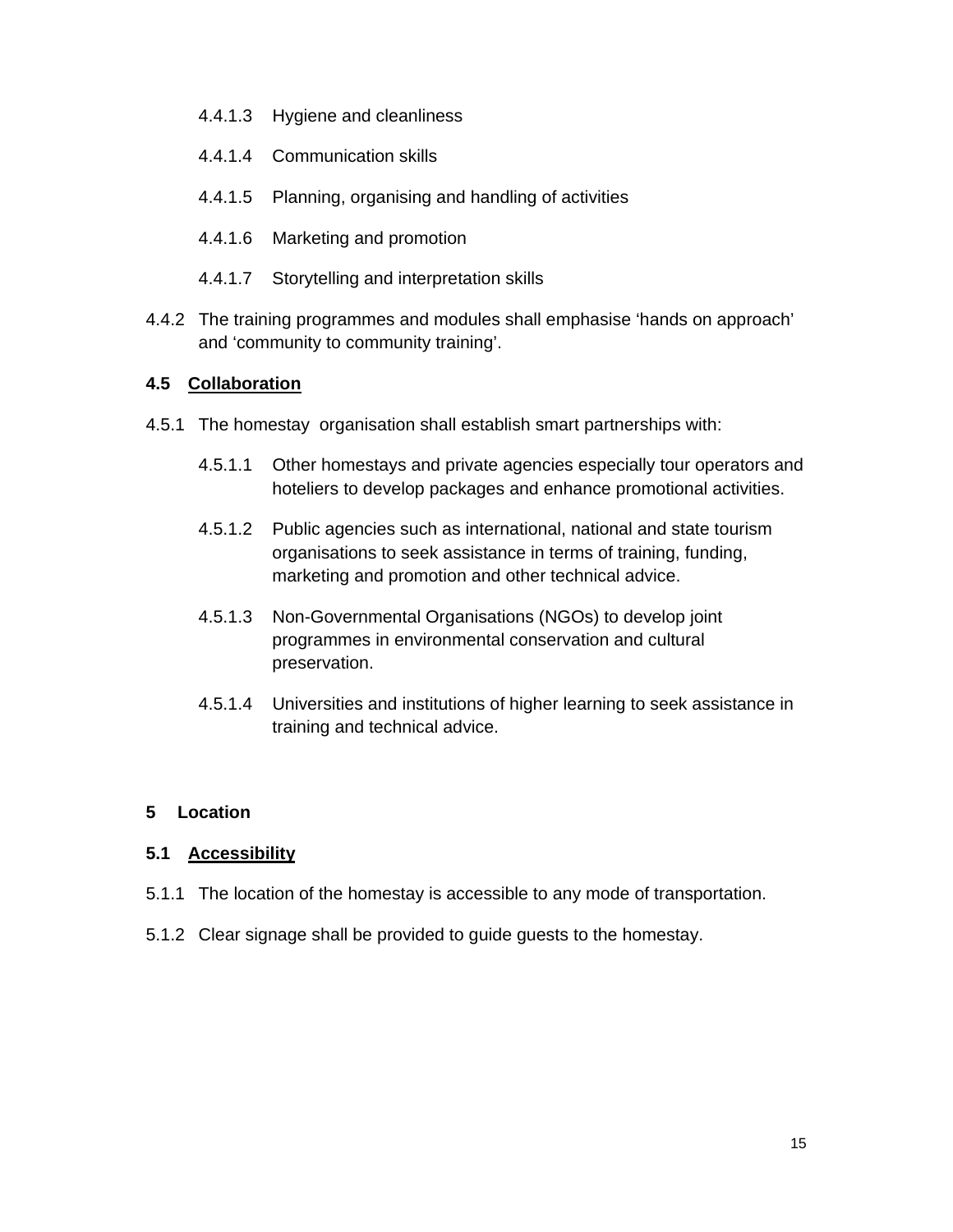#### **6 Hygiene and Cleanliness**

#### **6.1 House (Kitchen, Bedroom and Toilet)**

- 6.1.1 All rooms, kitchen and toilets shall be kept clean and free of malodour, dirt, dust, cobwebs etc.
- 6.1.2 The kitchen floor shall be regularly mopped and kept free from stains and spills.
- 6.1.3 Toilet(s), shower tray(s), bath tub (s), well and sinks shall be regularly cleaned and kept free from dirt, stains and malodour.
- 6.1.4 Disinfectants shall be used to keep toilets clean and free from germs.
- 6.1.5 Soap, shampoo, toilet tissue and clean towel shall be provided by the homestay provider.

#### **6.2 Surrounding Compound**

- 6.2.1 The surrounding compound shall be litter free.
- 6.2.2 Eradicate breeding ground for mosquitoes (especially Aedes mosquitoes) such as clogged drains, discarded tins, etc.
- 6.2.3 It is recommended that the homestay provider and other residents to carry out village beautification and landscaping using local plants that are maintained on a regular basis.

#### **6.3 Food Preparation**

- 6.3.1 Kitchen shall be in good, clean condition and well ventilated
- 6.3.2 Kitchen utensils shall be in good condition, clean, and kept in a dry place.
- 6.3.3 Chipped plates, glasses and mugs, etc. shall not be used to serve meals for guests.
- 6.3.4 Family members involved in food preparation shall have good personal hygiene and be properly attired.
- 6.3.5 Meat, chicken, fish and other ingredients used in food preparation shall be fresh and preferably sourced from the local market/suppliers.
- 6.3.6 Served food shall be properly covered.
- 6.3.7 Guests shall only be served safe drinking water.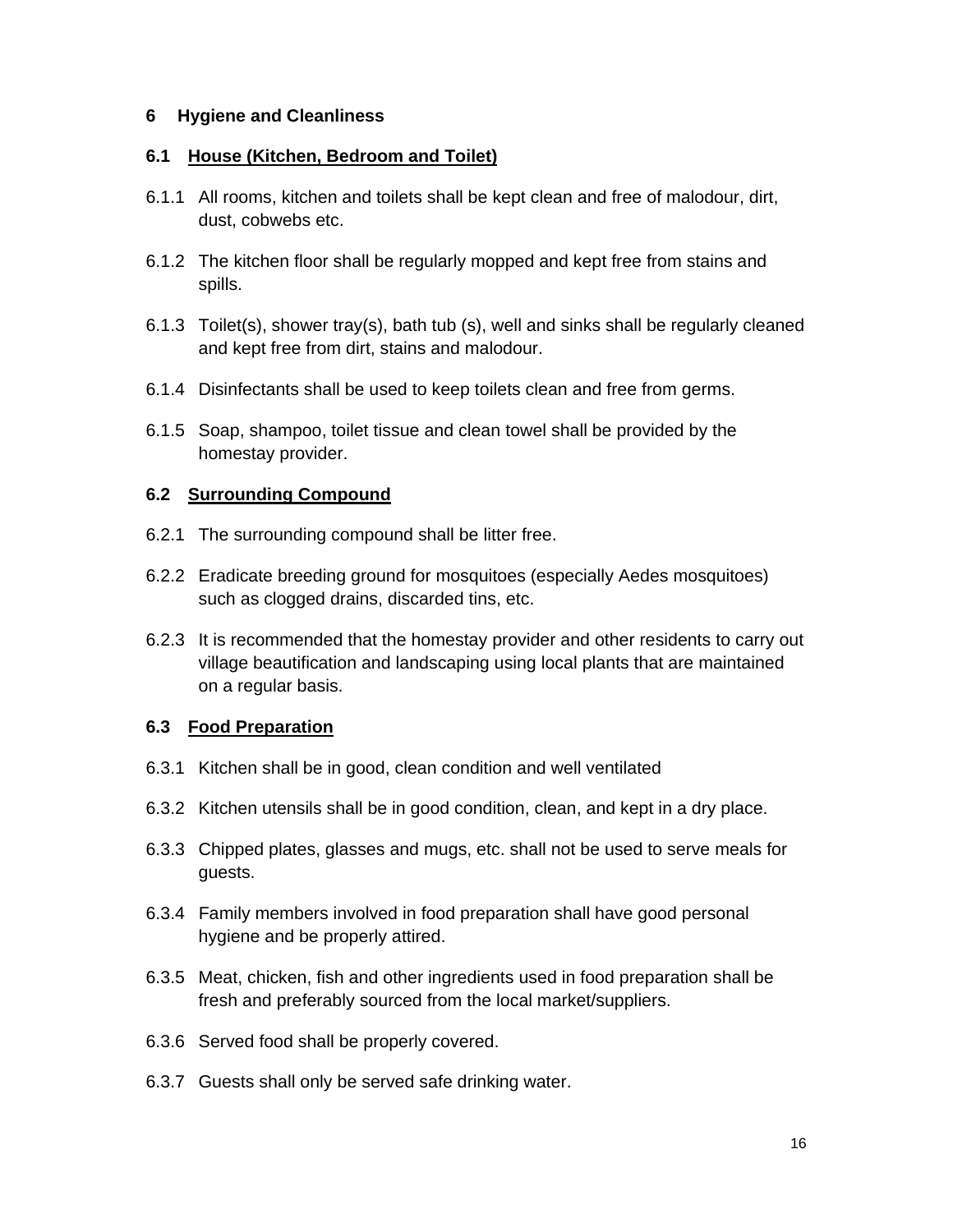#### **7 Safety and Security**

#### **7.1 Safety Training**

7.1.1 Safety personnel shall undergo basic training in first aid and emergency rescue.

#### **7.2 Safety Features for Facilities Activities**

- 7.2.1 At least 2 safety personnel shall accompany guests and ensure safety and security during homestay activities.
- 7.2.2 Any water-based activity (such as river cruise, white water rafting etc.) shall provide guests with appropriate and sufficient safety attire/equipment recognised by the relevant authorities.
- 7.2.3 Any physical facility such as jetties shall have safety features such as railings, slip proof flooring, etc.
- 7.2.4 Trails and trekking routes shall be well marked and signposted.

#### **7.3 Briefing on Safety Aspects**

- 7.3.1 Guests shall be briefed on safety aspects prior to taking part in any homestay activity.
- 7.3.2 Provide leaflets on safety guidelines and tips for guests.
- 7.3.3 Guests participating in eco-adventure activities shall be required to register their name and contact number for record/monitoring purposes.
- 7.3.4 Formulate a manual for safety procedures and guidelines to be used as a Standard Operating Procedure (SOP).

#### **7.4 Emergency Rescue and Evacuation**

- 7.4.1 Personnel in charge of safety shall be equipped with emergency/first aid kit during activities.
- 7.4.2 Safety personnel shall also be equipped with communication equipment to alert authorities of any impending danger or if a guest is sick or injured.
- 7.4.3 It is recommended for guests to have insurance coverage as part of the package.
- 7.4.4 Adhere to safety requirements of respective country.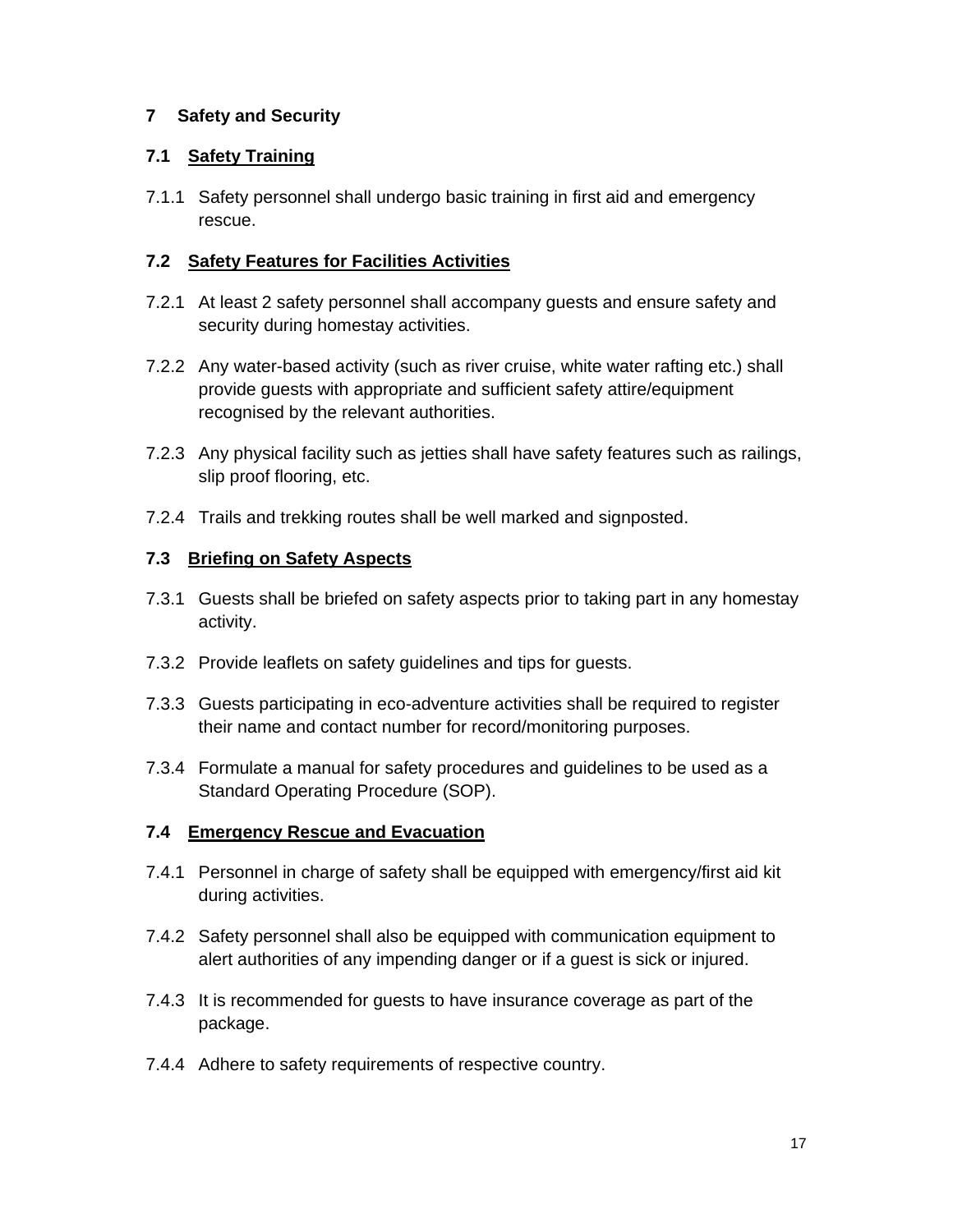#### **8 Marketing and Promotion**

#### **8.1 Promotion Activities**

- 8.1.1 Identify and approach target markets and design itineraries/packages to suit their needs and expectations.
- 8.1.2 Identify the Unique Selling Proposition (USP) of the village to differentiate it from other homestays.
- 8.1.3 Create promotional materials e.g. brochure, interpretative boards, panels to relay information about the homestay programme and community.
- 8.1.4 Cooperation with local government and tour operators for marketing.

#### **8.2 Partnership with Tour Operators**

- 8.2.1 It is recommended to organize familiarisation trips and invite tour operators and tourism companies to sample the homestay experience.
- 8.2.2 It is recommended to work closely with prominent tour operators, possibility of them becoming advisors for the homestay organisation.

#### **8.3 Web Marketing**

- 8.3.1 It is recommended to develop website and utilise social media network to promote the homestay and handle online booking.
- 8.3.2 It is recommended to engage the village youth to maintain and update the online promotional mediums.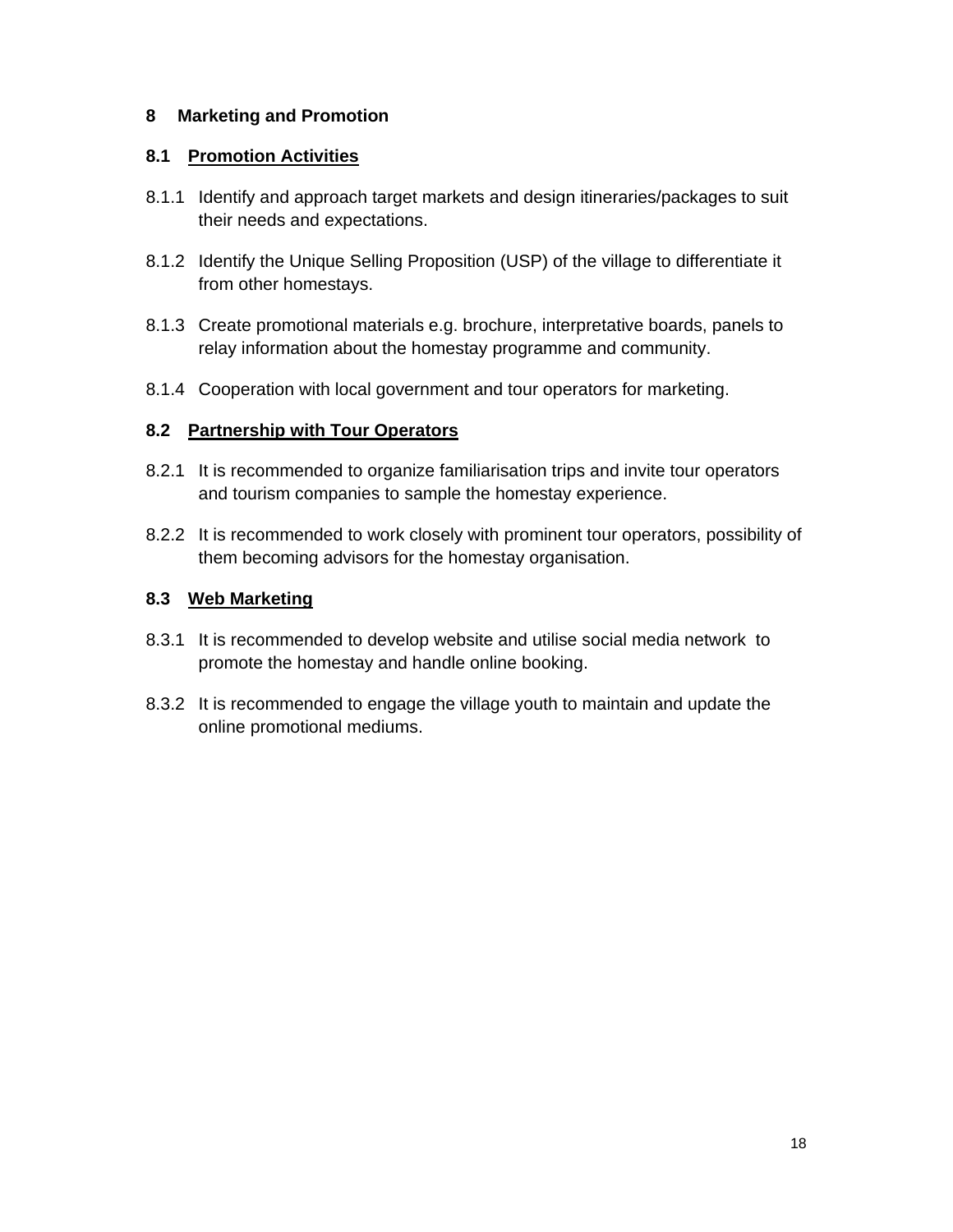#### **9 Sustainability Principles**

#### **9.1 Economic Sustainability**

- 9.1.1 Employment
	- 9.1.1.1 The homestay organisation shall recruit and employ staff from the local community.
	- 9.1.1.2 It is recommended to allocate the provision of incentives and bonuses linked to good performance and/or service levels to motivate staff.
	- 9.1.1.3 It is recommended to provide micro finance to deserving locals for them to participate in business activities related to the homestay programme.

#### 9.1.2 Purchasing

- 9.1.2.1 It is recommended that the homestay organisation buy materials and products from the local micro enterprises.
- 9.1.2.2 It is recommended to request guests to buy locally made goods and set up craft sales area within the homestay centre/common areas to showcase the local products.
- 9.1.3 Local Product/Attraction
	- 9.1.3.1 Promote local festivals and visits to nearby markets.
	- 9.1.3.2 Offer guests traditional handicraft, food and organise cultural events and performances.

#### **9.2 Environmental Sustainability**

- 9.2.1 Limit and mitigate the physical impact of tourists particularly on sensitive natural and cultural environments.
- 9.2.2 Discourage the participation of guests in activities, which could exploit local flora and fauna.
- 9.2.3 Adopt nearby beach, forest or river and organise litter clean ups with guests.
- 9.2.4 Develop a code of conduct (or dos and don'ts) for interaction with wildlife and disseminate it to guests.
- 9.2.5 Ensure the local community is educated about the importance of conserving biodiversity.